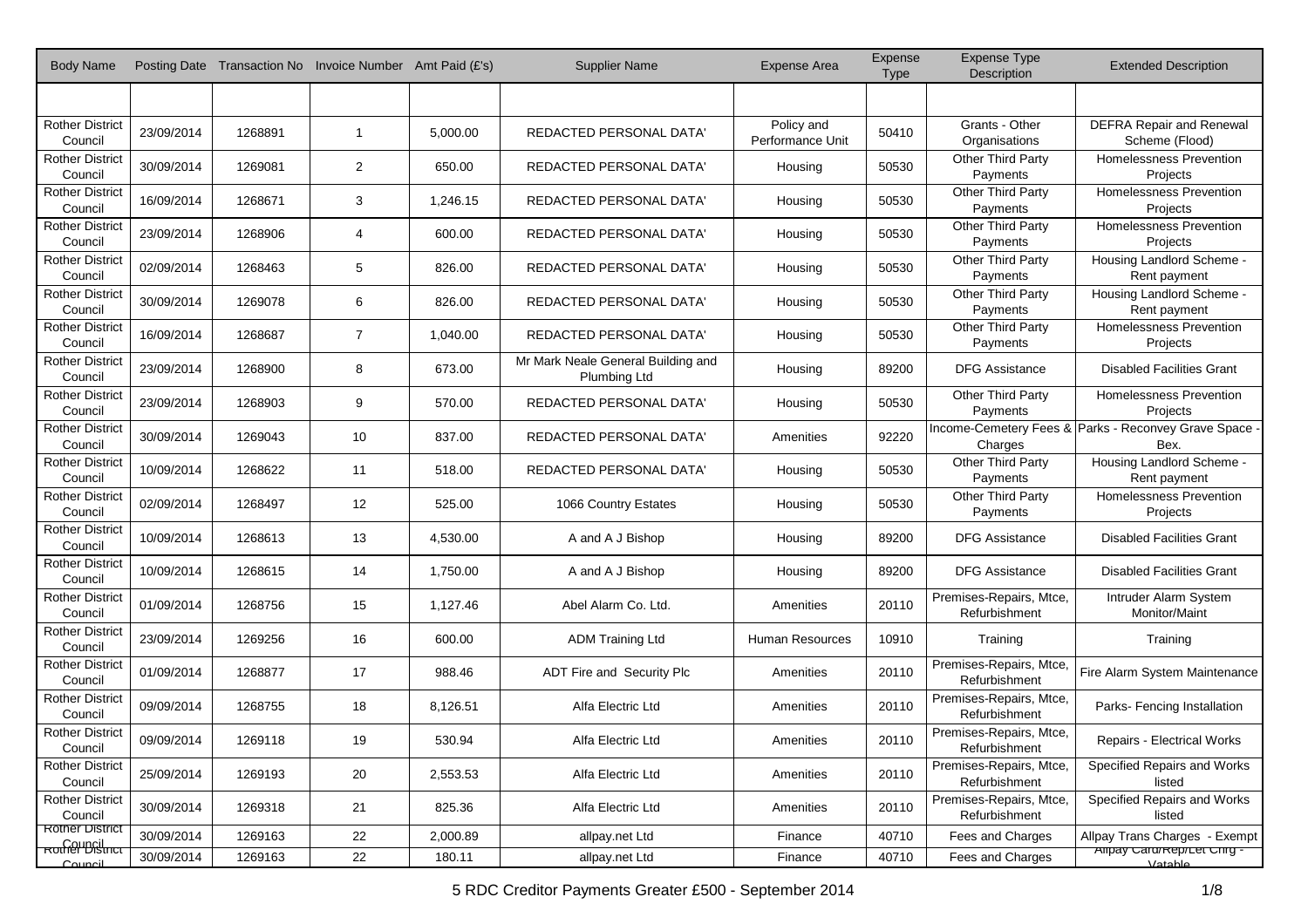| <b>Body Name</b>                  |            |         | Posting Date Transaction No Invoice Number Amt Paid (£'s) |          | <b>Supplier Name</b>                          | <b>Expense Area</b>                   | Expense<br><b>Type</b> | Expense Type<br><b>Description</b>       | <b>Extended Description</b>                           |
|-----------------------------------|------------|---------|-----------------------------------------------------------|----------|-----------------------------------------------|---------------------------------------|------------------------|------------------------------------------|-------------------------------------------------------|
| <b>Rother District</b><br>Council | 17/09/2014 | 1268760 | 23                                                        | 1,350.00 | <b>Ancells Estates Ltd</b>                    | Housing                               | 50530                  | Other Third Party<br>Payments            | Homelessness Prevention<br>Projects                   |
| <b>Rother District</b><br>Council | 17/09/2014 | 1268760 | 23                                                        | 300.00   | <b>Ancells Estates Ltd</b>                    | Housing                               | 50530                  | Other Third Party<br>Payments            | Homelessness Prevention<br>Projects                   |
| <b>Rother District</b><br>Council | 18/09/2014 | 1268910 | 24                                                        | 3,407.50 | Animal Wardens Ltd                            | EH Dog Control $R + W$<br>Partnership | 50530                  | Other Third Party<br>Payments            | Service fee paid to Third Parties                     |
| <b>Rother District</b><br>Council | 30/09/2014 | 1269110 | 25                                                        | 3,887.40 | Animal Wardens Ltd                            | EH Dog Control $R + W$<br>Partnership | 50530                  | Other Third Party<br>Payments            | Service fee paid to Third Parties                     |
| <b>Rother District</b><br>Council | 23/09/2014 | 1268902 | 26                                                        | 1,600.00 | Ark Residential Letting Ltd                   | Housing                               | 50530                  | Other Third Party<br>Payments            | Homelessness Prevention<br>Projects                   |
| <b>Rother District</b><br>Council | 21/09/2014 | 1269063 | 27                                                        | 504.00   | <b>B</b> and G Environmental Services Limited | Amenities                             | 20110                  | Premises-Repairs, Mtce,<br>Refurbishment | Drainage Clearance                                    |
| <b>Rother District</b><br>Council | 23/09/2014 | 1268866 | 28                                                        | 3,747.00 | Benchmark Woodworking Ltd                     | Amenities                             | 20110                  | Premises-Repairs, Mtce,<br>Refurbishment | Parks-Benches                                         |
| <b>Rother District</b><br>Council | 23/09/2014 | 1268866 | 28                                                        | 180.00   | Benchmark Woodworking Ltd                     | Amenities                             | 40710                  | Fees and Charges                         | Carriage of Supplies                                  |
| <b>Rother District</b><br>Council | 23/09/2014 | 1269138 | 29                                                        | 4,500.00 | Bexhill Museum Ltd                            | Amenities                             | 50410                  | Grants - Other<br>Organisations          | Rother Museum Services<br><b>Annual Support Grant</b> |
| <b>Rother District</b><br>Council | 07/09/2014 | 1268830 | 30                                                        | 504.00   | <b>BNK Jevington LLP</b>                      | Housing                               | 40710                  | Fees and Charges                         | Bed and Breakfast Accom -<br>misc.                    |
| <b>Rother District</b><br>Council | 14/09/2014 | 1269288 | 31                                                        | 504.00   | <b>BNK Jevington LLP</b>                      | Housing                               | 40710                  | Fees and Charges                         | Bed and Breakfast Accom -<br>misc.                    |
| <b>Rother District</b><br>Council | 21/09/2014 | 1269289 | 32                                                        | 504.00   | <b>BNK Jevington LLP</b>                      | Housing                               | 40710                  | Fees and Charges                         | Bed and Breakfast Accom -<br>misc.                    |
| <b>Rother District</b><br>Council | 28/09/2014 | 1269247 | 33                                                        | 504.00   | <b>BNK Jevington LLP</b>                      | Housing                               | 40710                  | Fees and Charges                         | Bed and Breakfast Accom -<br>misc.                    |
| <b>Rother District</b><br>Council | 10/09/2014 | 1268809 | 34                                                        | 1,032.22 | BT British Telecommunications plc             | Technology                            | 40910                  | Telephones                               | <b>BT Smartnumber Charges</b>                         |
| <b>Rother District</b><br>Council | 27/09/2014 | 1269223 | 35                                                        | 4,073.34 | BT British Telecommunications plc             | Technology                            | 40910                  | Telephones                               | <b>BT-Rental-General</b>                              |
| <b>Rother District</b><br>Council | 27/09/2014 | 1269223 | 35                                                        | 1,134.00 | BT British Telecommunications plc             | Technology                            | 40910                  | Telephones                               | <b>BT Smartnumber Charges</b>                         |
| <b>Rother District</b><br>Council | 11/09/2014 | 1268812 | 36                                                        | 600.00   | <b>Building Research Establishment Ltd</b>    | Housing                               | 41140                  | Computer Licences (IT<br>TO BUY ONLY)    | <b>Housing System</b>                                 |
| <b>Rother District</b><br>Council | 10/09/2014 | 1268623 | 37                                                        | 1,800.00 | C E Dawe Environmental Services Ltd           | Housing                               | 10410                  | <b>Agency Staff</b>                      | <b>Agency Staff</b>                                   |
| <b>Rother District</b><br>Council | 10/09/2014 | 1268624 | 38                                                        | 900.00   | C E Dawe Environmental Services Ltd           | Housing                               | 10410                  | <b>Agency Staff</b>                      | <b>Agency Staff</b>                                   |
| <b>Rother District</b><br>Council | 14/09/2014 | 1268813 | 39                                                        | 1,800.00 | C E Dawe Environmental Services Ltd           | Housing                               | 10410                  | <b>Agency Staff</b>                      | <b>Agency Staff</b>                                   |
| <b>Rother District</b><br>Council | 30/09/2014 | 1269187 | 40                                                        | 1,800.00 | C E Dawe Environmental Services Ltd           | Housing                               | 40710                  | Fees and Charges                         | <b>Consultants Fees</b>                               |
| <b>Rother District</b><br>Council | 24/09/2014 | 1269140 | 41                                                        | 135.84   | Canon (UK) Ltd                                | Technology                            | 40530                  | Photocopy Paper (PRINT<br>ROOM ONLY)     | Tinted A4 80GSM                                       |
| <b>Rother District</b><br>Council | 24/09/2014 | 1269140 | 41                                                        | 420.00   | Canon (UK) Ltd                                | Technology                            | 40530                  | Photocopy Paper (PRINT<br>ROOM ONLY)     | Photocopy White A4 80GSM                              |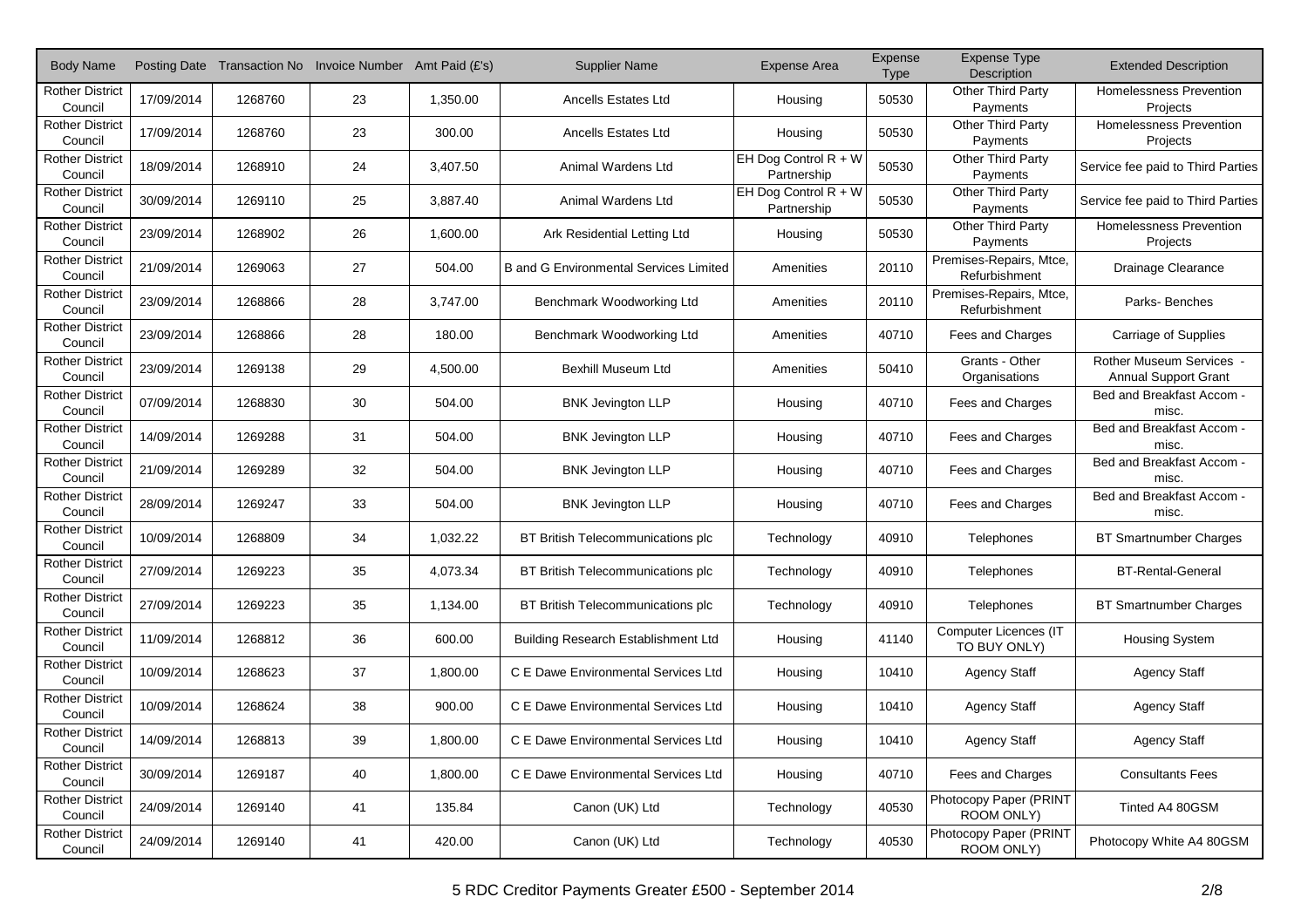| <b>Body Name</b>                  |            |         | Posting Date Transaction No Invoice Number Amt Paid (£'s) |            | <b>Supplier Name</b>                                          | <b>Expense Area</b>                                           | Expense<br><b>Type</b> | Expense Type<br>Description                | <b>Extended Description</b>                          |
|-----------------------------------|------------|---------|-----------------------------------------------------------|------------|---------------------------------------------------------------|---------------------------------------------------------------|------------------------|--------------------------------------------|------------------------------------------------------|
| <b>Rother District</b><br>Council | 08/09/2014 | 1269010 | 42                                                        | 1,473.79   | Capita Business Services Ltd                                  | Finance                                                       | 40710                  | Fees and Charges                           | <b>Bank Charges</b>                                  |
| <b>Rother District</b><br>Council | 17/09/2014 | 1269167 | 43                                                        | 2,518.20   | Capita Business Services Ltd                                  | Technology                                                    | 41140                  | Computer Licences (IT<br>TO BUY ONLY)      | Cash Receipting                                      |
| <b>Rother District</b><br>Council | 16/09/2014 | 1269130 | 44                                                        | 792.96     | Care Signs                                                    | Regeneration                                                  | 50410                  | Grants - Other<br>Organisations            | Rye Marketing Campaign                               |
| <b>Rother District</b><br>Council | 05/09/2014 | 1268801 | 45                                                        | 1.468.80   | Cee Jay Signs                                                 | Amenities                                                     | 40110                  | Tools & Specialist<br>Equipment            | Purchase of Signs                                    |
| <b>Rother District</b><br>Council | 29/09/2014 | 1269156 | 46                                                        | 681.60     | <b>Chandlers Ltd</b>                                          | Finance                                                       | 40710                  | Fees and Charges                           | <b>Bailiff Fees-Council Tax</b>                      |
| <b>Rother District</b><br>Council | 05/09/2014 | 1268650 | 47                                                        | 4.74       | CIEH-Chartered Institute of<br><b>Environmental Health</b>    | Elv vvealden Training<br>(WEALDEN ONLY) R                     | 40110                  | <b>Tools &amp; Specialist</b><br>Equipment | Carriage/Handling Charge                             |
| <b>Rother District</b><br>Council | 05/09/2014 | 1268650 | 47                                                        | 320.00     | CIEH-Chartered Institute of<br><b>Environmental Health</b>    | <b>ENWREATENFRAHIRG</b><br>(WEALDEN ONLY) R                   | 50530                  | Other Third Party<br>Payments              | Service fee paid to Third Parties                    |
| <b>Rother District</b><br>Council | 05/09/2014 | 1268650 | 47                                                        | 924.00     | CIEH-Chartered Institute of<br><b>Environmental Health</b>    | <b>ENWREADENFRAHIR</b><br>(WEALDEN ONLY) R<br>L W DARTNERSHIP | 50530                  | Other Third Party<br>Payments              | Service fee paid to Third Parties                    |
| <b>Rother District</b><br>Council | 08/09/2014 | 1268870 | 48                                                        | 474.00     | CountyClean Environmental Services Ltd                        | Amenities                                                     | 40710                  | Fees and Charges                           | Sewage/Cesspool Emptying                             |
| <b>Rother District</b><br>Council | 08/09/2014 | 1268870 | 48                                                        | 948.00     | CountyClean Environmental Services Ltd                        | Amenities                                                     | 40710                  | Fees and Charges                           | Sewage/Cesspool Emptying                             |
| <b>Rother District</b><br>Council | 08/09/2014 | 1268870 | 48                                                        | 579.84     | CountyClean Environmental Services Ltd                        | Amenities                                                     | 40710                  | Fees and Charges                           | Sewage/Cesspool Emptying                             |
| <b>Rother District</b><br>Council | 23/09/2014 | 1269114 | 49                                                        | 3,201.91   | CountyClean Environmental Services Ltd                        | Amenities                                                     | 20110                  | Premises-Repairs, Mtce,<br>Refurbishment   | Pumps Maintenance/ Repairs                           |
| <b>Rother District</b><br>Council | 25/09/2014 | 1269503 | 50                                                        | 1,039.20   | Cyclehoop Ltd                                                 | Amenities                                                     | 20110                  | Premises-Repairs, Mtce,<br>Refurbishment   | Parks-Landscaping Works                              |
| <b>Rother District</b><br>Council | 28/09/2014 | 1269190 | 51                                                        | 814.80     | <b>Dell Corporation Ltd</b>                                   | Amenities                                                     | 50410                  | Grants - Other<br>Organisations            | Sports Development - SPORT<br><b>ENGLAND Project</b> |
| <b>Rother District</b><br>Council | 10/09/2014 | 1268620 | 52                                                        | 3,500.00   | Dolphin Lifts Kent                                            | Housing                                                       | 89200                  | <b>DFG Assistance</b>                      | <b>Disabled Facilities Grant</b>                     |
| <b>Rother District</b><br>Council | 30/09/2014 | 1269077 | 53                                                        | 800.00     | Eastbourne Lettings Client Account                            | Housing                                                       | 50530                  | Other Third Party<br>Payments              | <b>Homelessness Prevention</b><br>Projects           |
| <b>Rother District</b><br>Council | 25/09/2014 | 1269094 | 54                                                        | 6,656.40   | Easynet Ltd                                                   | Technology                                                    | 40910                  | Telephones                                 | <b>Leased Line Rental</b>                            |
| <b>Rother District</b><br>Council | 04/09/2014 | 1268625 | 55                                                        | 11,952.00  | <b>Emergent Research and Consulting Ltd</b>                   | Regeneration                                                  | 40710                  | Fees and Charges                           | <b>Consultants Fees</b>                              |
| <b>Rother District</b><br>Council | 30/09/2014 | 1269188 | 56                                                        | 84.689.68  | English Landscapes Maintenance Ltd<br>T/A The Landscape Group | Amenities                                                     | 20910                  | Premises-Routine<br><b>Grounds Mtce</b>    | Parks-Grounds Maintenance<br>Contracts               |
| <b>Rother District</b><br>Council | 30/09/2014 | 1269382 | 57                                                        | 104,341.20 | European Electronique Ltd                                     | Technology                                                    | 86050                  | <b>Contract Payments -</b><br>General      | Capital-Contract Payments -<br>General               |
| <b>Rother District</b><br>Council | 10/09/2014 | 1268614 | 58                                                        | 679.50     | <b>Family Mosaic Housing</b>                                  | Housing                                                       | 89200                  | <b>DFG Assistance</b>                      | <b>Disabled Facilities Grant</b>                     |
| <b>Rother District</b><br>Council | 10/09/2014 | 1268617 | 59                                                        | 619.50     | <b>Family Mosaic Housing</b>                                  | Housing                                                       | 89200                  | <b>DFG Assistance</b>                      | <b>Disabled Facilities Grant</b>                     |
| <b>Rother District</b><br>Council | 10/09/2014 | 1268619 | 60                                                        | 800.40     | <b>Family Mosaic Housing</b>                                  | Housing                                                       | 89200                  | <b>DFG Assistance</b>                      | <b>Disabled Facilities Grant</b>                     |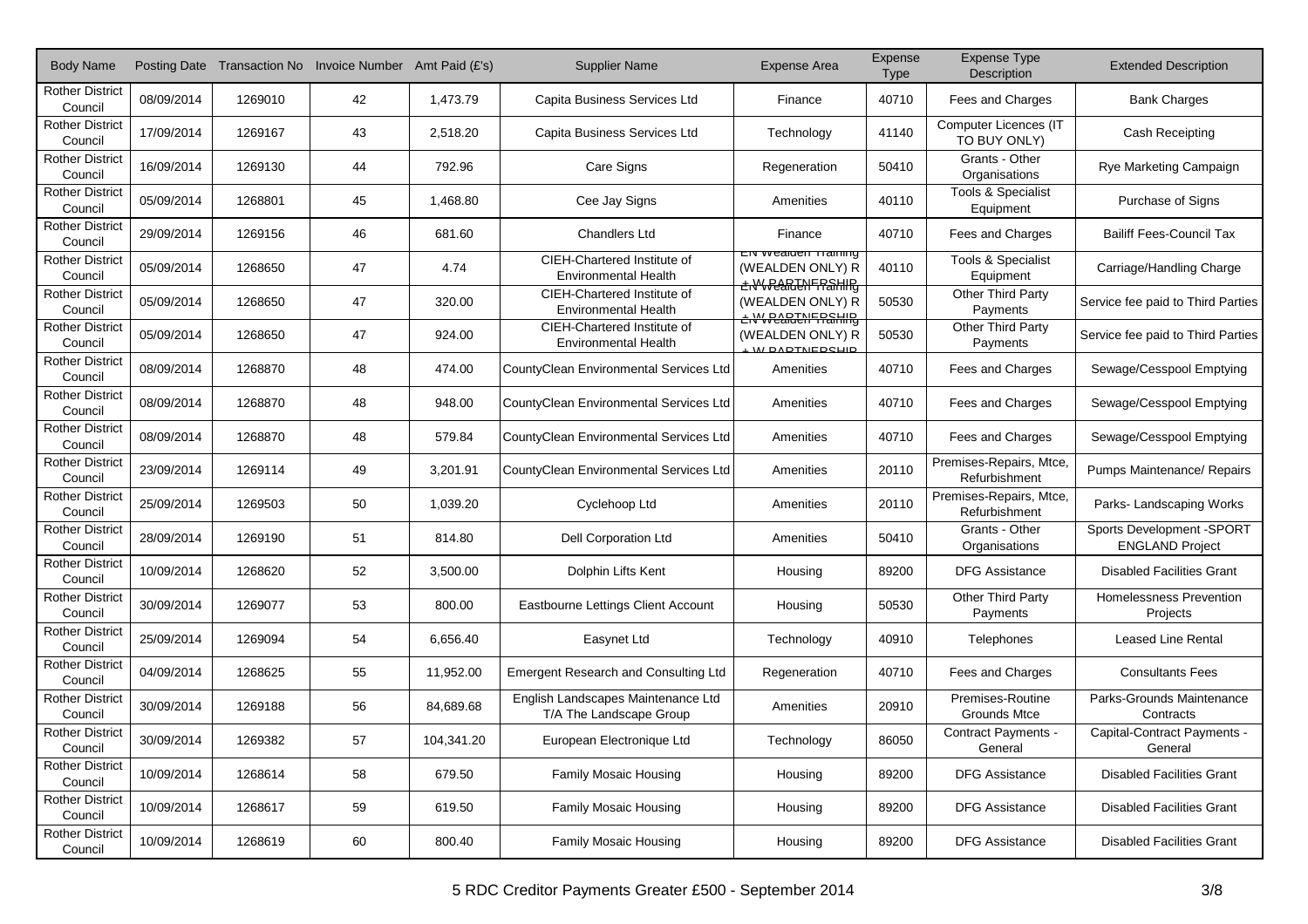| <b>Body Name</b>                  |            |         | Posting Date Transaction No Invoice Number Amt Paid (£'s) |           | <b>Supplier Name</b>                  | <b>Expense Area</b>                 | Expense<br><b>Type</b> | <b>Expense Type</b><br>Description                               | <b>Extended Description</b>                                   |
|-----------------------------------|------------|---------|-----------------------------------------------------------|-----------|---------------------------------------|-------------------------------------|------------------------|------------------------------------------------------------------|---------------------------------------------------------------|
| <b>Rother District</b><br>Council | 23/09/2014 | 1268895 | 61                                                        | 525.00    | <b>Family Mosaic Housing</b>          | Housing                             | 89200                  | <b>DFG Assistance</b>                                            | <b>Disabled Facilities Grant</b>                              |
| <b>Rother District</b><br>Council | 23/09/2014 | 1268899 | 62                                                        | 1,675.00  | <b>Family Mosaic Housing</b>          | Housing                             | 89200                  | <b>DFG Assistance</b>                                            | <b>Disabled Facilities Grant</b>                              |
| <b>Rother District</b><br>Council | 30/09/2014 | 1269079 | 63                                                        | 600.00    | Family Mosaic Housing                 | Housing                             | 89200                  | <b>DFG Assistance</b>                                            | <b>Disabled Facilities Grant</b>                              |
| <b>Rother District</b><br>Council | 30/09/2014 | 1269281 | 64                                                        | 11,400.00 | <b>FaulknerBrowns LLP</b>             | Amenities                           | 40710                  | Fees and Charges                                                 | <b>Bexhill-New Leisure Centre</b><br><b>Feasibility Study</b> |
| <b>Rother District</b><br>Council | 12/09/2014 | 1268800 | 65                                                        | 1,392.00  | <b>Foxhills Tree Services Ltd</b>     | Amenities                           | 20110                  | Premises-Repairs, Mtce,<br>Refurbishment                         | Parks- Tree Works                                             |
| <b>Rother District</b><br>Council | 10/09/2014 | 1268931 | 66                                                        | 18,333.64 | Freedom Leisure                       | Amenities                           | 50510                  | <b>Private Contractors</b>                                       | Management Fee to Private<br>Contracto                        |
| <b>Rother District</b><br>Council | 10/09/2014 | 1268931 | 66                                                        | 6,233.45  | Freedom Leisure                       | Amenities                           | 50510                  | <b>Private Contractors</b>                                       | Management Fee to Private<br>Contracto                        |
| <b>Rother District</b><br>Council | 10/09/2014 | 1268931 | 66                                                        | 12,100.21 | Freedom Leisure                       | Amenities                           | 50510                  | <b>Private Contractors</b>                                       | Management Fee to Private<br>Contracto                        |
| <b>Rother District</b><br>Council | 02/09/2014 | 1268465 | 67                                                        | 1,550.00  | <b>GMS Adaptations</b>                | Housing                             | 89200                  | <b>DFG Assistance</b>                                            | <b>Disabled Facilities Grant</b>                              |
| <b>Rother District</b><br>Council | 10/09/2014 | 1268618 | 68                                                        | 4.130.00  | <b>GMS Adaptations</b>                | Housing                             | 89200                  | <b>DFG Assistance</b>                                            | <b>Disabled Facilities Grant</b>                              |
| <b>Rother District</b><br>Council | 30/09/2014 | 1269080 | 69                                                        | 4,000.00  | Griffin and Son                       | Housing                             | 89200                  | <b>DFG Assistance</b>                                            | <b>Disabled Facilities Grant</b>                              |
| <b>Rother District</b><br>Council | 10/09/2014 | 1268669 | 70                                                        | 2,100.00  | Hastings and Rother Mediation Service | EH Pollution $R + W$<br>Partnership | 50310                  | <b>SLAS - VOIUITIAI Y ASSOC</b><br>et al (Committee<br>Annrouadl | Hastings + Rother CAB -<br><b>Mediation S</b>                 |
| <b>Rother District</b><br>Council | 25/09/2014 | 1269490 | 71                                                        | 2,138.40  | Haymarket Media Group Ltd             | <b>Human Resources</b>              | 11010                  | <b>Advertising Vacancies</b>                                     | <b>Advertising Vacant Post</b>                                |
| <b>Rother District</b><br>Council | 30/09/2014 | 1269489 | 72                                                        | 2,931.60  | Haymarket Media Group Ltd             | <b>Human Resources</b>              | 11010                  | <b>Advertising Vacancies</b>                                     | <b>Advertising Vacant Post</b>                                |
| <b>Rother District</b><br>Council | 16/09/2014 | 1268686 | 73                                                        | 1,500.00  | Heidi Sanderson T/A Sandersons        | Housing                             | 50530                  | Other Third Party<br>Payments                                    | Homelessness Prevention<br>Projects                           |
| <b>Rother District</b><br>Council | 01/09/2014 | 1268539 | 74                                                        | 12,979.51 | Hitachi Capital Vehicle Solutions Ltd | Finance                             | 95270                  | <b>Contract Hire Cars</b>                                        | <b>Contract Hire Car Lease Costs</b>                          |
| <b>Rother District</b><br>Council | 22/09/2014 | 1269135 | 75                                                        | 84.00     | Howard Smith Paper Group Ltd          | Technology                          | 40530                  | Photocopy Paper (PRINT<br>ROOM ONLY)                             | Tinted A4 80GSM                                               |
| <b>Rother District</b><br>Council | 22/09/2014 | 1269135 | 75                                                        | 465.55    | Howard Smith Paper Group Ltd          | Technology                          | 40530                  | Photocopy Paper (PRINT<br>ROOM ONLY)                             | Colour Copy Paper SRA3                                        |
| <b>Rother District</b><br>Council | 22/09/2014 | 1269135 | 75                                                        | 84.00     | Howard Smith Paper Group Ltd          | Technology                          | 70110                  | <b>Computer Services</b><br>Charge                               |                                                               |
| <b>Rother District</b><br>Council | 30/09/2014 | 1269447 | 76                                                        | 52,039.20 | <b>Ideal Networks Ltd</b>             | Technology                          | 86050                  | <b>Contract Payments -</b><br>General                            | Capital-Contract Payments -<br>General                        |
| <b>Rother District</b><br>Council | 11/09/2014 | 1269144 | 77                                                        | 552.00    | Jewson Limited                        | Amenities                           | 20110                  | Premises-Repairs, Mtce,<br>Refurbishment                         | Purchase of Materials - Build<br>Maint                        |
| <b>Rother District</b><br>Council | 05/09/2014 | 1268762 | 78                                                        | 2,302.12  | Kent County Council (KCS)             | Technology                          | 41210                  | <b>Operational Leases</b>                                        | <b>Copier Rental and Service</b>                              |
| <b>Rother District</b><br>Council | 05/09/2014 | 1268762 | 78                                                        | 5,449.66  | Kent County Council (KCS)             | Technology                          | 41250                  | <b>Photocopier Contracts</b><br>(PRINT ROOM ONLY)                |                                                               |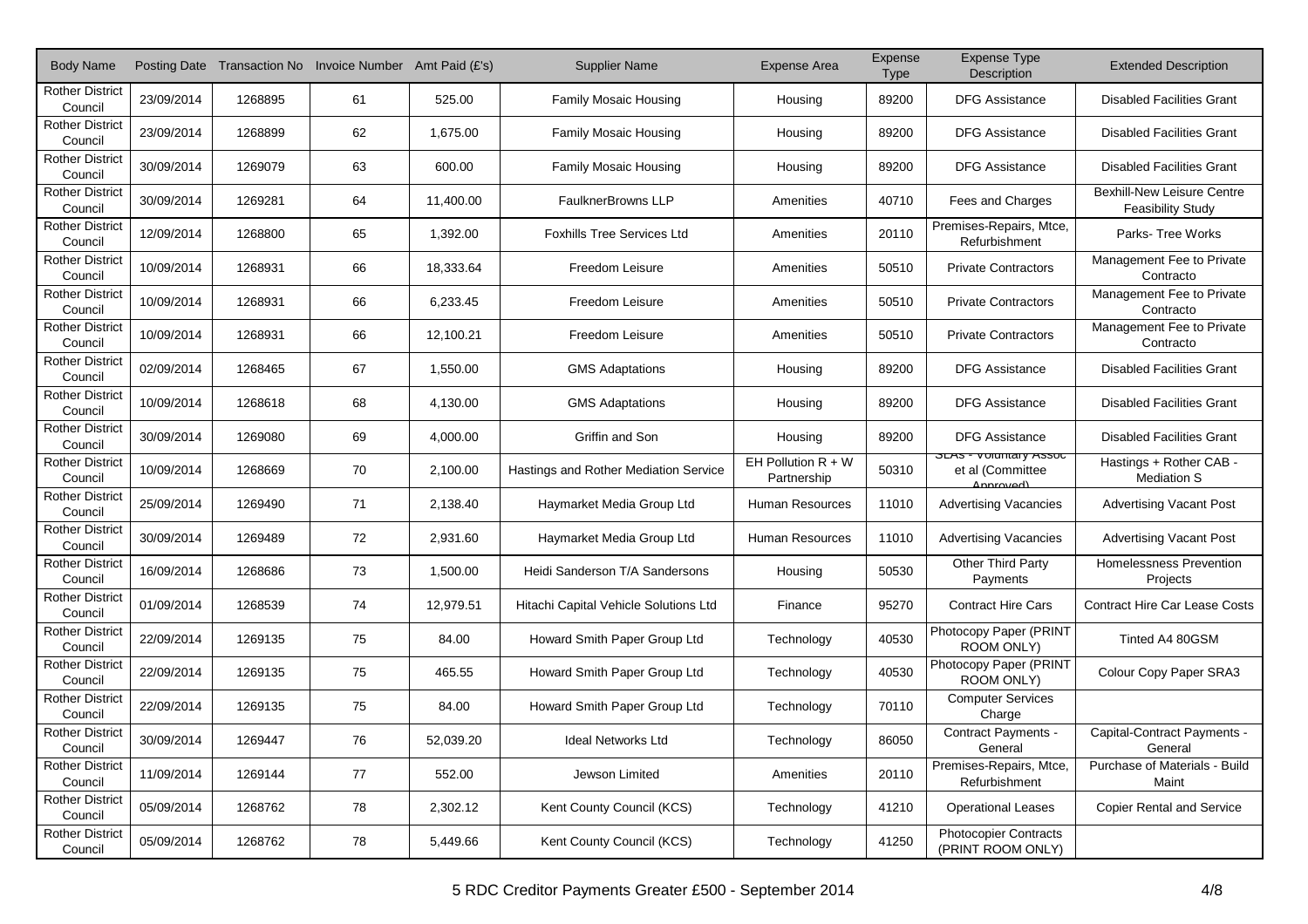| <b>Body Name</b>                  |            |          | Posting Date Transaction No Invoice Number Amt Paid (£'s) |              | <b>Supplier Name</b>                                  | <b>Expense Area</b>                                                      | Expense<br><b>Type</b> | <b>Expense Type</b><br>Description                              | <b>Extended Description</b>                                   |
|-----------------------------------|------------|----------|-----------------------------------------------------------|--------------|-------------------------------------------------------|--------------------------------------------------------------------------|------------------------|-----------------------------------------------------------------|---------------------------------------------------------------|
| <b>Rother District</b><br>Council | 01/09/2014 | 1268610  | 79                                                        | 1,164,652.52 | Kier Services - Environmental                         | Joint Waste Contract<br><b>Client Unit</b>                               | 50510                  | <b>Private Contractors</b>                                      | <b>CORE Joint Waste Cost</b>                                  |
| <b>Rother District</b><br>Council | 15/09/2014 | 11002408 | 80                                                        | $-60,896.48$ | Kier Services - Environmental                         | Joint Waste Contract<br><b>Client Unit</b>                               | 50510                  | <b>Private Contractors</b>                                      | <b>VARIABLE CORE Joint Waste</b><br>Cost                      |
| <b>Rother District</b><br>Council | 16/09/2014 | 1268887  | 81                                                        | 60,040.91    | Kier Services - Environmental                         | Joint Waste Contract<br><b>Client Unit</b>                               | 50510                  | <b>Private Contractors</b>                                      | <b>VARIABLE CORE Joint Waste</b><br>Cost                      |
| <b>Rother District</b><br>Council | 26/09/2014 | 1269228  | 82                                                        | 55,740.66    | Kier Services - Environmental                         | Joint Waste Contract<br><b>Client Unit</b>                               | 50510                  | <b>Private Contractors</b>                                      | <b>VARIABLE CORE Joint Waste</b><br>Cost                      |
| <b>Rother District</b><br>Council | 01/09/2014 | 1268933  | 83                                                        | 6,305.70     | <b>Land Securities Properties Ltd</b>                 | Amenities                                                                | 40710                  | Fees and Charges                                                | Service Charge-Land Securities                                |
| <b>Rother District</b><br>Council | 03/09/2014 | 1269068  | 84                                                        | 2,533.20     | MCPC Systems (UK) Ltd                                 | Technology                                                               | 41140                  | Computer Licences (IT<br>TO BUY ONLY)                           | Down To Earth - Cleanse -<br>Software                         |
| <b>Rother District</b><br>Council | 02/09/2014 | 1268806  | 85                                                        | 667.81       | Midland Signs (Leicester) Ltd T/A G+G<br>Signs        | Amenities                                                                | 40110                  | <b>Tools &amp; Specialist</b><br>Equipment                      | Purchase of Street Name<br>Plates/Numb                        |
| <b>Rother District</b><br>Council | 03/09/2014 | 1268597  | 86                                                        | 2,466.00     | NCC Group Performance Testing Ltd                     | Technology                                                               | 41140                  | Computer Licences (IT<br>TO BUY ONLY)                           | Website Management                                            |
| <b>Rother District</b><br>Council | 12/09/2014 | 1268912  | 87                                                        | 547.08       | NewAuto Ltd T/A MOGO (UK)                             | <b>EH TAXI AND PHVALE</b><br>Hire Licenses $R + W$<br><b>Dortnorchin</b> | 50530                  | Other Third Party<br>Payments                                   | EnvH-Taxi Licence Plates                                      |
| <b>Rother District</b><br>Council | 23/09/2014 | 1268896  | 88                                                        | 3,500.00     | Nutra Plumbing and Heating Ltd                        | Housing                                                                  | 89200                  | <b>DFG Assistance</b>                                           | <b>Disabled Facilities Grant</b>                              |
| <b>Rother District</b><br>Council | 23/09/2014 | 1268897  | 89                                                        | 3,500.00     | Nutra Plumbing and Heating Ltd                        | Housing                                                                  | 89200                  | <b>DFG Assistance</b>                                           | <b>Disabled Facilities Grant</b>                              |
| <b>Rother District</b><br>Council | 23/09/2014 | 1268905  | 90                                                        | 2,500.00     | Nutra Plumbing and Heating Ltd                        | Housing                                                                  | 89200                  | <b>DFG Assistance</b>                                           | <b>Disabled Facilities Grant</b>                              |
| <b>Rother District</b><br>Council | 01/09/2014 | 1268804  | 91                                                        | 1,239.14     | Ocella Ltd                                            | Technology                                                               | 41140                  | Computer Licences (IT<br>TO BUY ONLY)                           | <b>OCELLA Maintenance</b>                                     |
| <b>Rother District</b><br>Council | 30/09/2014 | 1269280  | 92                                                        | 1,944.00     | Paragon Group UK Ltd                                  | Technology                                                               | 40510                  | <b>Specialist Stationery</b><br>(NON PRINT ROOM)                | <b>Pressure Seal Stationery</b>                               |
| <b>Rother District</b><br>Council | 06/09/2014 | 1268983  | 93                                                        | 5,050.00     | Pitney Bowes Purchase Power                           | Finance                                                                  | 99010                  | <b>Stock Accounts</b>                                           | Town Hall Franking Machine                                    |
| <b>Rother District</b><br>Council | 17/09/2014 | 1268873  | 94                                                        | 30.00        | Pro Earth Developments (Europe) Ltd                   | Amenities                                                                | 40110                  | <b>Tools &amp; Specialist</b><br>Equipment                      | Carriage/Handling Charge                                      |
| <b>Rother District</b><br>Council | 17/09/2014 | 1268873  | 94                                                        | 900.00       | Pro Earth Developments (Europe) Ltd                   | Amenities                                                                | 40110                  | <b>Tools &amp; Specialist</b><br>Equipment                      | Purchase of Tools                                             |
| <b>Rother District</b><br>Council | 12/09/2014 | 1269226  | 95                                                        | 4,144.00     | <b>Rentokil Pest Control</b>                          | EH Pest Control R +<br>W Partnership                                     | 40710                  | Fees and Charges                                                | Fees for services provided by<br>Not For Profit Organisations |
| <b>Rother District</b><br>Council | 23/09/2014 | 1268894  | 96                                                        | 57,638.50    | Romney Marshes Area Internal Drainage<br><b>Board</b> | Finance                                                                  | 60010                  | Internal Drainage Board<br>Rates                                | Romney Marsh Area Internal<br>Drainage                        |
| <b>Rother District</b><br>Council | 23/09/2014 | 1268892  | 97                                                        | 20,900.00    | Rother District Citizens Advice Bureau                | Finance                                                                  | 50310                  | <b>OLAS - VUIUITIAI y ASSUC</b><br>et al (Committee<br>Annomial | Bexhill and Rother CAB                                        |
| <b>Rother District</b><br>Council | 01/09/2014 | 1269029  | 98                                                        | 1,203.13     | Salix Finance                                         | Amenities                                                                | 40710                  | Fees and Charges                                                | Admin Building Salix Loan                                     |
| <b>Rother District</b><br>Council | 01/09/2014 | 1269029  | 98                                                        | 1,203.14     | Salix Finance                                         | Amenities                                                                | 40710                  | Fees and Charges                                                | Admin Building Salix Loan                                     |
| <b>Rother District</b><br>Council | 04/09/2014 | 1268890  | 99                                                        | 1,800.00     | Sector Treasury Services Ltd                          | <b>Corporate Resources</b>                                               | 41510                  | <b>Members Conference</b><br>Expenses                           | Members Training/Conference<br>Fees                           |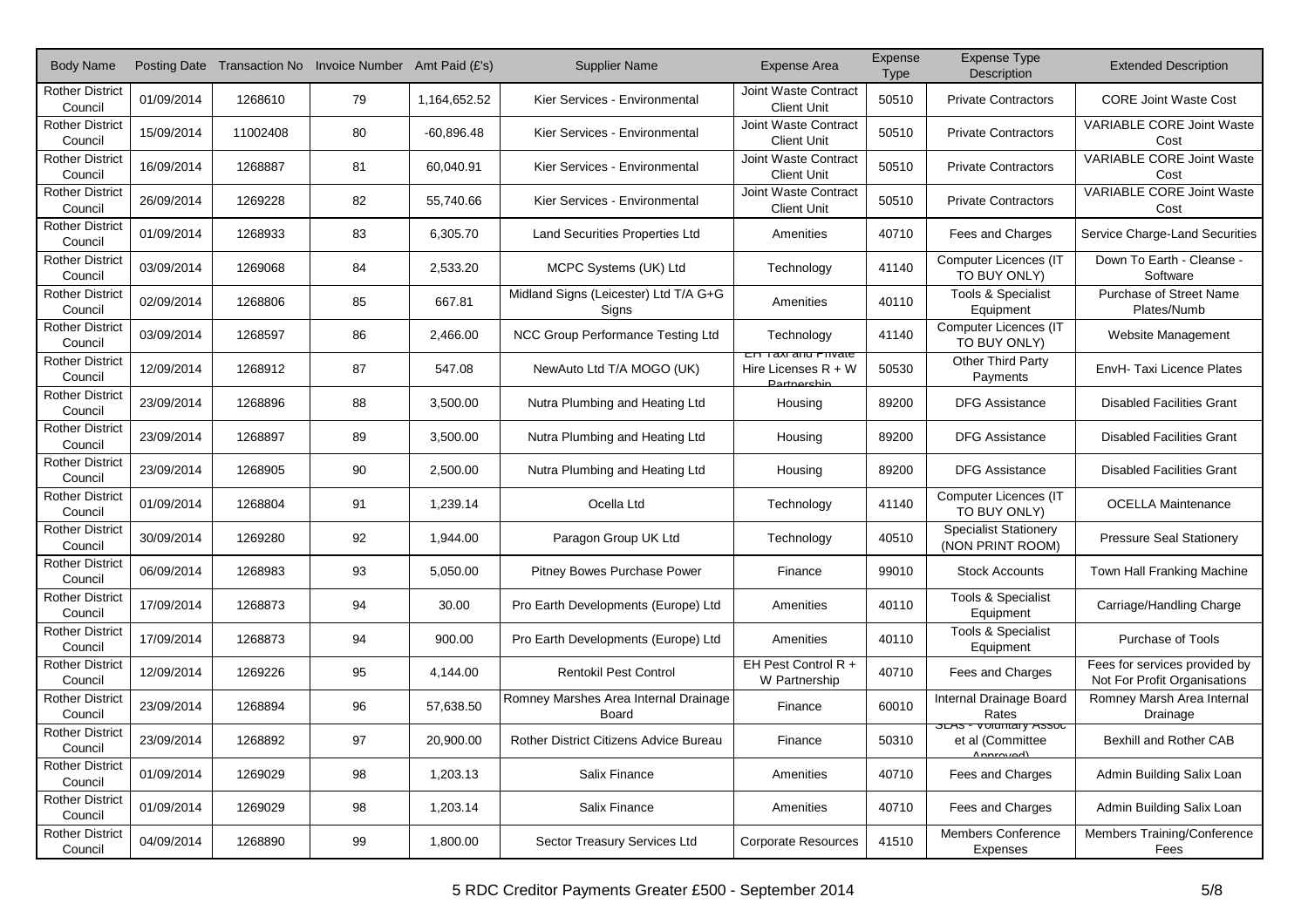| <b>Body Name</b>                  |            |          | Posting Date Transaction No Invoice Number Amt Paid (£'s) |           | <b>Supplier Name</b>                  | <b>Expense Area</b>        | Expense<br><b>Type</b> | <b>Expense Type</b><br>Description | <b>Extended Description</b>                   |
|-----------------------------------|------------|----------|-----------------------------------------------------------|-----------|---------------------------------------|----------------------------|------------------------|------------------------------------|-----------------------------------------------|
| <b>Rother District</b><br>Council | 08/09/2014 | 1268838  | 100                                                       | 504.00    | Solutions Accommodation Providers Ltd | Housing                    | 40710                  | Fees and Charges                   | Bed and Breakfast Accom -<br>misc.            |
| <b>Rother District</b><br>Council | 15/09/2014 | 1268963  | 101                                                       | 504.00    | Solutions Accommodation Providers Ltd | Housing                    | 40710                  | Fees and Charges                   | Bed and Breakfast Accom -<br>misc.            |
| <b>Rother District</b><br>Council | 22/09/2014 | 1269306  | 102                                                       | 504.00    | Solutions Accommodation Providers Ltd | Housing                    | 40710                  | Fees and Charges                   | Bed and Breakfast Accom -<br>misc.            |
| <b>Rother District</b><br>Council | 29/09/2014 | 1269250  | 103                                                       | 504.00    | Solutions Accommodation Providers Ltd | Housing                    | 40710                  | Fees and Charges                   | Bed and Breakfast Accom -<br>misc.            |
| <b>Rother District</b><br>Council | 23/09/2014 | 1269097  | 104                                                       | 600.00    | South East Employers                  | Technology                 | 40750                  | Subscriptions to<br>Organisations  | Subscription to Organisations                 |
| <b>Rother District</b><br>Council | 19/09/2014 | 1269042  | 105                                                       | 200.96    | South East Water Ltd                  | Amenities                  | 20410                  | Premises-Water                     | Water Charges                                 |
| <b>Rother District</b><br>Council | 19/09/2014 | 1269042  | 105                                                       | 33.49     | South East Water Ltd                  | Amenities                  | 20410                  | Premises-Water                     | <b>Water Charges</b>                          |
| <b>Rother District</b><br>Council | 19/09/2014 | 1269042  | 105                                                       | 435.40    | South East Water Ltd                  | <b>Corporate Resources</b> | 20410                  | Premises-Water                     | <b>Water Charges</b>                          |
| <b>Rother District</b><br>Council | 02/09/2014 | 1268697  | 106                                                       | 207.10    | Southern Water                        | Amenities                  | 20410                  | Premises-Water                     | <b>Water Charges</b>                          |
| <b>Rother District</b><br>Council | 02/09/2014 | 1268697  | 106                                                       | 374.45    | Southern Water                        | Amenities                  | 20510                  | Premises-Sewerage                  | Sewage Charges                                |
| <b>Rother District</b><br>Council | 02/09/2014 | 1268698  | 107                                                       | 173.40    | Southern Water                        | Amenities                  | 20410                  | Premises-Water                     | <b>Water Charges</b>                          |
| <b>Rother District</b><br>Council | 02/09/2014 | 1268698  | 107                                                       | 344.57    | Southern Water                        | Amenities                  | 20510                  | Premises-Sewerage                  | Sewage Charges                                |
| <b>Rother District</b><br>Council | 02/09/2014 | 1268852  | 108                                                       | 322.06    | Southern Water                        | Amenities                  | 20410                  | Premises-Water                     | <b>Water Charges</b>                          |
| <b>Rother District</b><br>Council | 02/09/2014 | 1268852  | 108                                                       | 581.20    | Southern Water                        | Amenities                  | 20510                  | Premises-Sewerage                  | Sewage Charges                                |
| <b>Rother District</b><br>Council | 17/09/2014 | 1269003  | 109                                                       | 203.00    | Southern Water                        | Amenities                  | 20410                  | Premises-Water                     | <b>Water Charges</b>                          |
| <b>Rother District</b><br>Council | 17/09/2014 | 1269003  | 109                                                       | 367.26    | Southern Water                        | Amenities                  | 20510                  | Premises-Sewerage                  | Sewage Charges                                |
| <b>Rother District</b><br>Council | 17/09/2014 | 1269004  | 110                                                       | 441.62    | Southern Water                        | Amenities                  | 20410                  | Premises-Water                     | <b>Water Charges</b>                          |
| <b>Rother District</b><br>Council | 17/09/2014 | 1269004  | 110                                                       | 796.24    | Southern Water                        | Amenities                  | 20510                  | Premises-Sewerage                  | Sewage Charges                                |
| <b>Rother District</b><br>Council | 26/09/2014 | 1269261  | 111                                                       | 58.71     | Southern Water                        | Amenities                  | 20510                  | Premises-Sewerage                  | Sewage Charges                                |
| <b>Rother District</b><br>Council | 26/09/2014 | 1269261  | 111                                                       | 528.40    | Southern Water                        | Amenities                  | 20510                  | Premises-Sewerage                  | Sewage Charges                                |
| <b>Rother District</b><br>Council | 01/09/2014 | 1268859  | 112                                                       | 17,713.39 | Specialist Hygiene Services Ltd       | Amenities                  | 20810                  | Premises-Cleaning<br>Contractor    | <b>Public Conveniences Cleaning</b><br>Servic |
| <b>Rother District</b><br>Council | 16/09/2014 | 11002410 | 113                                                       | $-757.21$ | Specialist Hygiene Services Ltd       | Amenities                  | 20810                  | Premises-Cleaning<br>Contractor    | <b>Public Conveniences Cleaning</b><br>Servic |
| <b>Rother District</b><br>Council | 22/09/2014 | 1268920  | 114                                                       | 725.70    | <b>Strata Safety Solutions</b>        | Amenities                  | 40710                  | Fees and Charges                   | Parks- Consultants Fees                       |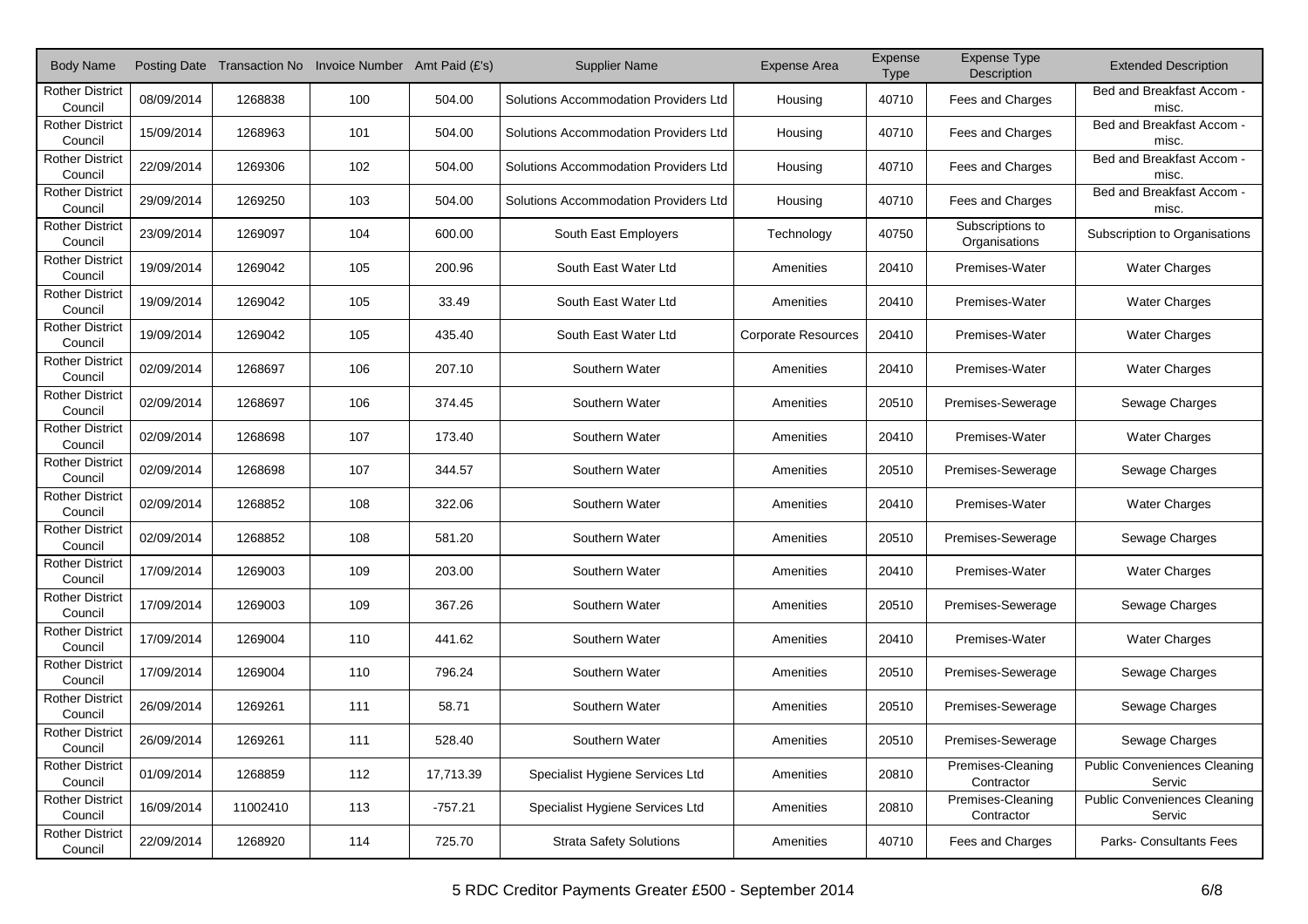| <b>Body Name</b>                  |            |         | Posting Date Transaction No Invoice Number Amt Paid (£'s) |           | <b>Supplier Name</b>                                        | <b>Expense Area</b>                                                     | Expense<br><b>Type</b> | <b>Expense Type</b><br>Description                             | <b>Extended Description</b>                         |
|-----------------------------------|------------|---------|-----------------------------------------------------------|-----------|-------------------------------------------------------------|-------------------------------------------------------------------------|------------------------|----------------------------------------------------------------|-----------------------------------------------------|
| <b>Rother District</b><br>Council | 24/09/2014 | 1269102 | 115                                                       | 522.00    | Streetmaster (South Wales) Ltd                              | Amenities                                                               | 40130                  | <b>Furniture and Equipment</b>                                 | Maintenance of Seats/Plaques<br>from Donations      |
| <b>Rother District</b><br>Council | 24/09/2014 | 1269102 | 115                                                       | 88.80     | Streetmaster (South Wales) Ltd                              | Amenities                                                               | 40810                  | Postages                                                       | Delivery and/or Packaging of<br>Equipm              |
| <b>Rother District</b><br>Council | 18/09/2014 | 1269127 | 116                                                       | 2,883.64  | Sugar Ray's Boxing Limited                                  | Amenities                                                               | 50410                  | Grants - Other<br>Organisations                                | Sports Development -SPORT<br><b>ENGLAND Project</b> |
| <b>Rother District</b><br>Council | 02/09/2014 | 1268810 | 117                                                       | 504.00    | TalkTalk Communications Ltd T/A<br><b>TalkTalk Business</b> | Technology                                                              | 40910                  | Telephones                                                     | <b>Broadband Connection</b>                         |
| <b>Rother District</b><br>Council | 04/09/2014 | 1268868 | 118                                                       | 1,188.48  | The Fountain Workshop (Maintenance)<br>Ltd                  | Amenities                                                               | 50510                  | <b>Private Contractors</b>                                     | Water Feature Maintenance                           |
| <b>Rother District</b><br>Council | 04/09/2014 | 1268869 | 119                                                       | 861.96    | The Fountain Workshop (Maintenance)<br>Ltd                  | Amenities                                                               | 50510                  | <b>Private Contractors</b>                                     | Water Feature Maintenance                           |
| <b>Rother District</b><br>Council | 24/09/2014 | 1268919 | 120                                                       | 650.00    | The Property Cafe                                           | Housing                                                                 | 50530                  | Other Third Party<br>Payments                                  | Homelessness Prevention<br>Projects                 |
| <b>Rother District</b><br>Council | 24/09/2014 | 1269326 | 121                                                       | 2,062.50  | <b>Tiger Tees Ltd</b>                                       | <b>Customer Help Points</b>                                             | 20610                  | <b>Premises-Rents</b>                                          | <b>Rents-CHP Battle</b>                             |
| <b>Rother District</b><br>Council | 23/09/2014 | 1269365 | 122                                                       | 39,000.00 | <b>Tourism South East</b>                                   | Regeneration                                                            | 50310                  | <b>SLAS - VOIDITIALY ASSOC</b><br>et al (Committee<br>Annrovad | Battle & Rye TIC                                    |
| <b>Rother District</b><br>Council | 19/09/2014 | 1269109 | 123                                                       | 16.355.32 | <b>Tripudio Ltd</b>                                         | Technology                                                              | 40910                  | Telephones                                                     | Telephone Call Costs + Line<br>Rental               |
| <b>Rother District</b><br>Council | 12/09/2014 | 1269107 | 124                                                       | 1,130.11  | Virtual Mail Room Ltd                                       | Amenities                                                               | 40810                  | Postages                                                       | Postages - Virtual Mail Room                        |
| <b>Rother District</b><br>Council | 30/09/2014 | 1269379 | 125                                                       | 3,139.07  | Virtual Mail Room Ltd                                       | Finance                                                                 | 40810                  | Postages                                                       | Postages - Virtual Mail Room                        |
| <b>Rother District</b><br>Council | 24/09/2014 | 1269150 | 126                                                       | 2,000.00  | Winchelsea Beach Older Peoples Project                      | Finance                                                                 | 89110                  | <b>Community Projects</b><br>Grants                            | <b>Community Grants Scheme</b>                      |
| <b>Rother District</b><br>Council | 01/09/2014 | 1268550 | 127                                                       | 1,194.00  | Yellowday Training Ltd                                      | <b>Human Resources</b>                                                  | 10910                  | Training                                                       | Training                                            |
| <b>Rother District</b><br>Council | 25/09/2014 | 1269448 | 128                                                       | 997.36    | <b>Valuation Office Agency</b>                              | <b>Corporate Resources</b>                                              | 40710                  | Fees and Charges                                               | <b>Valuation Services</b>                           |
| <b>Rother District</b><br>Council | 10/09/2014 | 1268658 | 129                                                       | 2,400.00  | Colin A May                                                 | Amenities                                                               | 20110                  | Premises-Repairs, Mtce,<br>Refurbishment                       | <b>Redecoration Works</b>                           |
| <b>Rother District</b><br>Council | 10/09/2014 | 1268658 | 129                                                       | 3,120.00  | Colin A May                                                 | Amenities                                                               | 20110                  | Premises-Repairs, Mtce,<br>Refurbishment                       | Parks-Redecoration Works                            |
| <b>Rother District</b><br>Council | 10/09/2014 | 1269106 | 130                                                       | 7,800.00  | Colin A May                                                 | Amenities                                                               | 20110                  | Premises-Repairs, Mtce,<br>Refurbishment                       | Parks-Benches                                       |
| <b>Rother District</b><br>Council | 11/09/2014 | 1268917 | 131                                                       | 552.00    | <b>G W Allen Contractors</b>                                | <del>EN Flood Delence</del><br>(WEALDEN ONLY) R<br><b>M DADTNEDCLID</b> | 50530                  | Other Third Party<br>Payments                                  | EnvH- Waste Clearance                               |
| <b>Rother District</b><br>Council | 02/09/2014 | 1268865 | 132                                                       | 2,016.00  | Geewoods Construction Co Ltd (Account<br>Payee)             | Amenities                                                               | 20110                  | Premises-Repairs, Mtce,<br>Refurbishment                       | Parks- Path Repairs                                 |
| <b>Rother District</b><br>Council | 10/09/2014 | 1268799 | 133                                                       | 528.48    | J Adams Contracts                                           | Amenities                                                               | 20910                  | Premises-Routine<br><b>Grounds Mtce</b>                        | Parks-Grounds Maintenance<br>Contracts              |
| <b>Rother District</b><br>Council | 23/09/2014 | 1268990 | 134                                                       | 1,470.00  | Robin G Randall                                             | Amenities                                                               | 20110                  | Premises-Repairs, Mtce,<br>Refurbishment                       | Specified Repairs and Works<br>listed               |
| <b>Rother District</b><br>Council | 23/09/2014 | 1269067 | 135                                                       | 2,200.00  | <b>Audit Commission</b>                                     | Finance                                                                 | 50530                  | Other Third Party<br>Payments                                  | <b>Audit Commission Fees</b>                        |